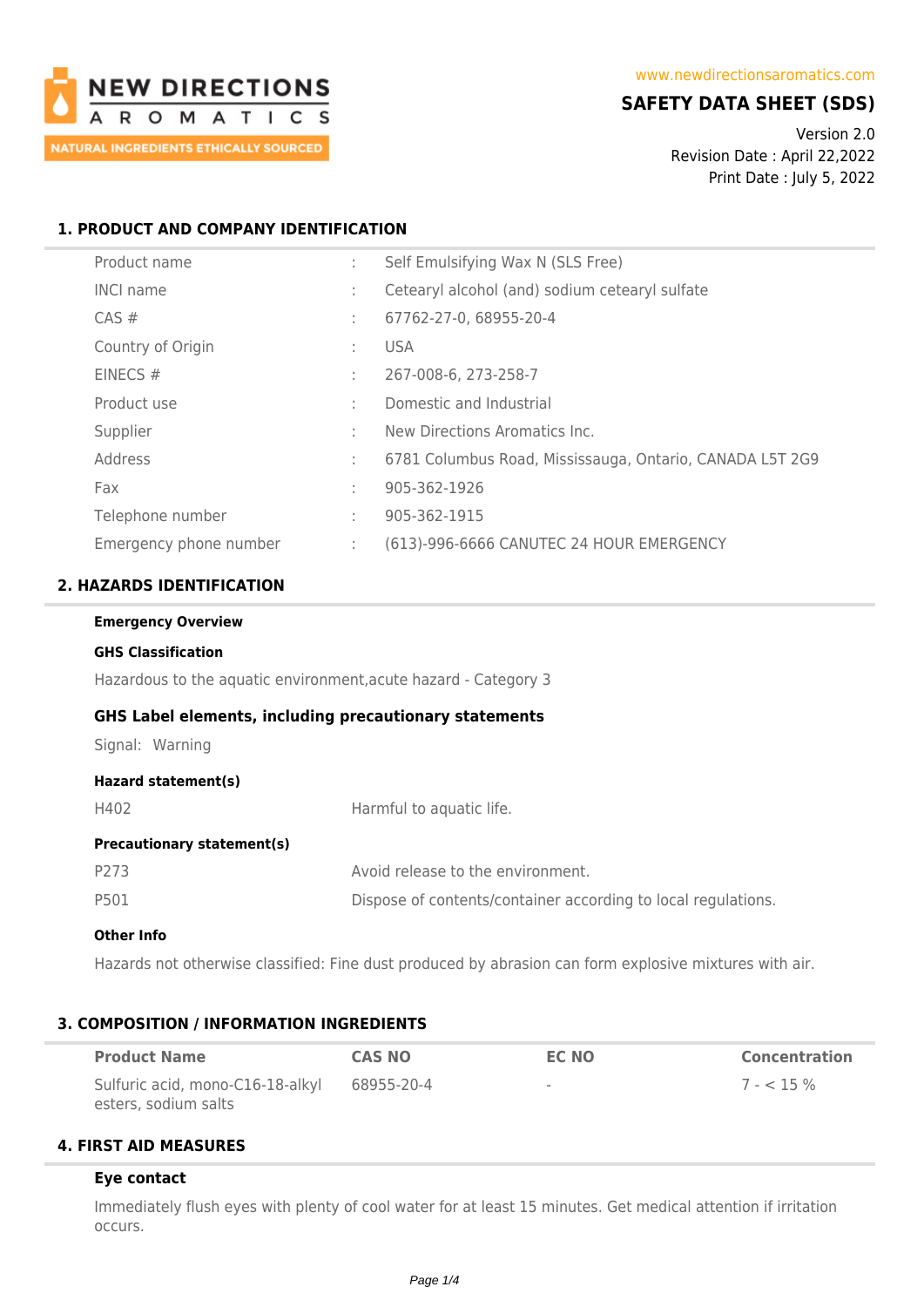## **Skin contact**

Remove contaminated clothing. Wash area with soap and water. If irritation occurs, get medical attention.

### **Inhalation**

If inhaled, removed to fresh air. Get medical attention if symptoms appear.

### **Ingestion**

Seek medical attention or contact local poison control center.

### **5. FIRE FIGHTING MEASURES**

### **Suitable extinguishing media**

Carbon Dioxide, powder or water spray.

### **Special protective equipment and precautions for fire-fighters**

Wear proper protective equipment. Exercise caution when fighting any chemical fire. Use water spray or fog for cooling exposed containers.

### **Special hazards arising from the substance or its combustible products**

Hazardous decomposition products may be formed at extreme heat or if burned.

### **Resulting gases**

Carbon oxides.

### **6. ACCIDENTAL RELEASE MEASURES**

### **Personal precautions, protective equipment and emergency procedures.**

Equip clean crew with proper protection. Respiratory protection equipment may be necessary.

#### **Environmental precautions**

Prevent entry to sewers and public waters. Notify authorities if product enters sewers or public waters.

### **Methods and materials for containment and cleaning up**

Clean up any spills as soon as possible, using an absorbent material to collect it. Use suitable disposal containers.

### **7. HANDLING AND STORAGE**

## **Precautions for safe handling**

No direct lighting. No smoking. Ensure prompt removal from eyes, skin and clothing. Wash hands and other exposed areas with mild soap and water before eating, drinking or smoking and when leaving work. Handle in accordance with good industrial hygiene and safety procedures.

### **Conditions for safe storage, including any incompatibilities**

 Suitable materials for containers: High density polyethylene (HDPE). Keep container closed when not in use. Storage stability: Storage temperature: <= 30 °C. Protect against moisture.

### **8. EXPOSURE CONTROLS AND PERSONAL PROTECTION**

### **Eyes**

Use tightly sealed goggles.

### **Skin**

If skin contact or contamination of clothing is likely, protective clothing should be worn. Use protective gloves.

### **Respiratory**

In case of insufficient ventilation, wear suitable respiratory equipment.

# **9. PHYSICAL AND CHEMICAL PROPERTIES**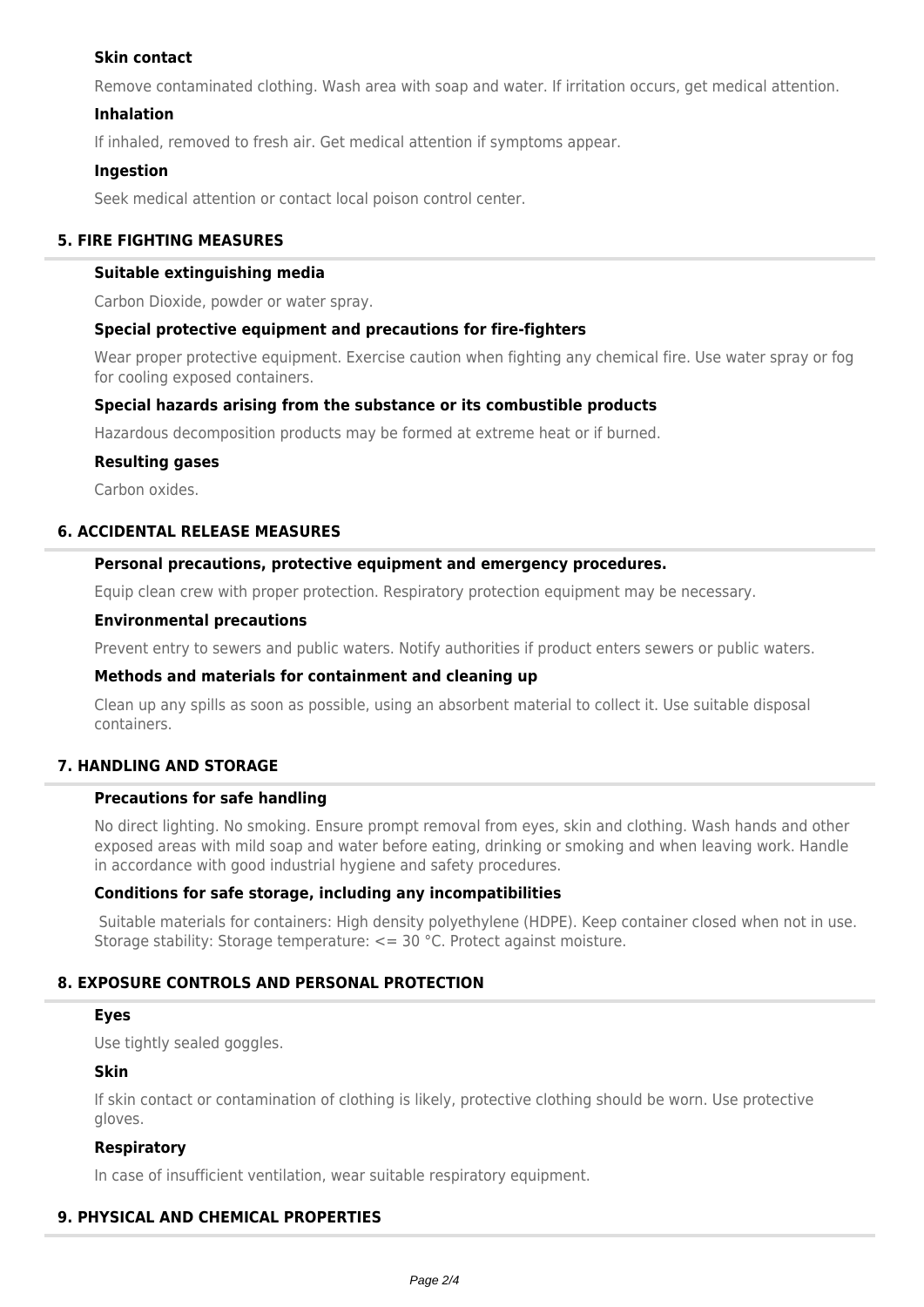| Waxy white solid pellets.   |
|-----------------------------|
| Mild odor.                  |
| $6.5 - 8$                   |
| $50 - 54$ °C.               |
| $159 - 161^{\circ}C$        |
| $0.81 - 0.83$ g/cm3 @ 60 °C |
| Insoluble in water.         |
|                             |

## **10. STABILITY AND REACTIVITY**

### **Reactivity**

This material presents no significant reactivity hazard.

### **Chemical stability**

Chemically stable.

### **Possibility of hazardous reactions**

Hazardous polymerization will not occur.

### **Conditions to avoid**

Avoid sparks, flame and other heat sources.

### **Incompatible materials**

Strong oxidizing agents.

### **Hazardous decomposition products**

Decomposition products: sulphur compounds, carbon oxides.

### **11. TOXICOLOGICAL INFORMATION**

### **Acute toxicity**

Acute toxicity Assessment of acute toxicity: Virtually nontoxic after a single ingestion. Oral- LD50 > 5,000 mg/kg

### **Skin contact**

Adverse skin effects should be prevented by normal care and personal hygiene.

### **Eye contact**

Possible irritation should be prevented by wearing safety glasses.

## **12. ECOLOGICAL INFORMATION**

### **Ecotoxicity**

Toxicity to fish  $LC50 > 10 - 100$  mg/l Chronic toxicity to aquatic invertebrates: No observed effect; Concentration  $> 1$  - 10 mg/l Toxicity to microorganisms EC0: > 100 mg/l

### **Persistence and degradability**

Readily biodegradable.

### **Bio - accumulative potential**

Not available.

#### **Mobility in soil**

Not available.

### **Other adverse effects**

Not available.